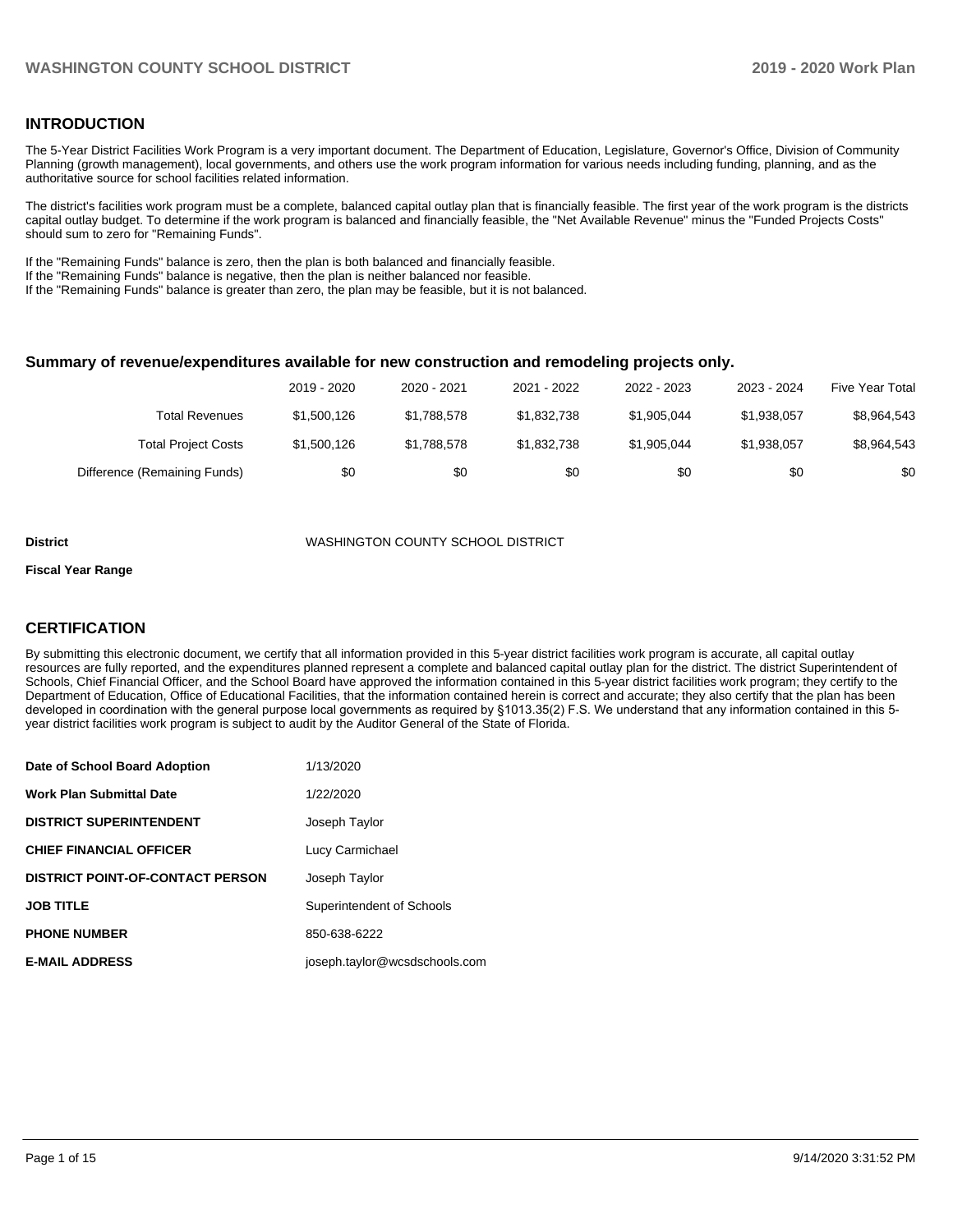# **Expenditures**

## **Expenditure for Maintenance, Repair and Renovation from 1.50-Mills and PECO**

Annually, prior to the adoption of the district school budget, each school board must prepare a tentative district facilities work program that includes a schedule of major repair and renovation projects necessary to maintain the educational and ancillary facilities of the district.

|                           | Item                                                                                                                                                                                                                                                                                                                                                                                 | 2019 - 2020<br><b>Actual Budget</b> | 2020 - 2021<br>Projected | 2021 - 2022<br>Projected | 2022 - 2023<br>Projected | 2023 - 2024<br>Projected | <b>Total</b> |
|---------------------------|--------------------------------------------------------------------------------------------------------------------------------------------------------------------------------------------------------------------------------------------------------------------------------------------------------------------------------------------------------------------------------------|-------------------------------------|--------------------------|--------------------------|--------------------------|--------------------------|--------------|
| <b>HVAC</b>               |                                                                                                                                                                                                                                                                                                                                                                                      | \$40,000                            | \$80,000                 | \$80,000                 | \$80,000                 | \$80,000                 | \$360,000    |
| Locations:                | CHIPLEY SENIOR HIGH (OLD), KATE M SMITH ELEMENTARY (NEW), KATE M SMITH ELEMENTARY (OLD), MAINTENANCE/FOOD<br>SERVICE/TRANSPORTATION/CUSTODIAL, PANHANDLE AREA EDUCATIONAL CONSORTIUM (PAEC), ROUHLAC MIDDLE/CHIPLEY<br>SENIOR, VERNON ELEMENTARY, VERNON MIDDLE, VERNON SENIOR HIGH (NEW), WASHINGTON SUPERINTENDENT'S OFFICE,<br>WASHINGTON-HOLMES AREA VOCATIONAL-TECHNICAL CENTER |                                     |                          |                          |                          |                          |              |
| Flooring                  |                                                                                                                                                                                                                                                                                                                                                                                      | \$25,000                            | \$25,000                 | \$25,000                 | \$25,000                 | \$25,000                 | \$125,000    |
| Locations:                | CHIPLEY SENIOR HIGH (OLD), KATE M SMITH ELEMENTARY (NEW), KATE M SMITH ELEMENTARY (OLD), MAINTENANCE/FOOD<br>SERVICE/TRANSPORTATION/CUSTODIAL, ROUHLAC MIDDLE/CHIPLEY SENIOR, VERNON ELEMENTARY, VERNON MIDDLE, VERNON<br>SENIOR HIGH (NEW), WASHINGTON SUPERINTENDENT'S OFFICE, WASHINGTON-HOLMES AREA VOCATIONAL-TECHNICAL CENTER                                                  |                                     |                          |                          |                          |                          |              |
| Roofing                   |                                                                                                                                                                                                                                                                                                                                                                                      | \$30,000                            | \$30,000                 | \$30,000                 | \$30,000                 | \$30,000                 | \$150,000    |
| Locations:                | CHIPLEY SENIOR HIGH (OLD), KATE M SMITH ELEMENTARY (OLD), MAINTENANCE/FOOD SERVICE/TRANSPORTATION/CUSTODIAL,<br>VERNON BUS GARAGE, WASHINGTON-HOLMES AREA VOCATIONAL-TECHNICAL CENTER                                                                                                                                                                                                |                                     |                          |                          |                          |                          |              |
| Safety to Life            |                                                                                                                                                                                                                                                                                                                                                                                      | \$10,000                            | \$10,000                 | \$10,000                 | \$10,000                 | \$10,000                 | \$50,000     |
| Locations:                | CHIPLEY SENIOR HIGH (OLD), KATE M SMITH ELEMENTARY (OLD), MAINTENANCE/FOOD SERVICE/TRANSPORTATION/CUSTODIAL,<br>PANHANDLE AREA EDUCATIONAL CONSORTIUM (PAEC), ROUHLAC MIDDLE/CHIPLEY SENIOR, VERNON BUS GARAGE, VERNON<br>ELEMENTARY, VERNON MIDDLE, VERNON SENIOR HIGH (NEW), WASHINGTON SUPERINTENDENT'S OFFICE, WASHINGTON-<br>HOLMES AREA VOCATIONAL-TECHNICAL CENTER            |                                     |                          |                          |                          |                          |              |
| Fencing                   |                                                                                                                                                                                                                                                                                                                                                                                      | \$10,000                            | \$10,000                 | \$10,000                 | \$10,000                 | \$10,000                 | \$50,000     |
|                           | Locations: KATE M SMITH ELEMENTARY (OLD), ROUHLAC MIDDLE/CHIPLEY SENIOR, VERNON ELEMENTARY, VERNON MIDDLE                                                                                                                                                                                                                                                                            |                                     |                          |                          |                          |                          |              |
| Parking                   |                                                                                                                                                                                                                                                                                                                                                                                      | \$10,000                            | \$15,000                 | \$15,000                 | \$15,000                 | \$15,000                 | \$70,000     |
|                           | Locations: KATE M SMITH ELEMENTARY (NEW), KATE M SMITH ELEMENTARY (OLD), ROUHLAC MIDDLE/CHIPLEY SENIOR, WASHINGTON-<br>HOLMES AREA VOCATIONAL-TECHNICAL CENTER                                                                                                                                                                                                                       |                                     |                          |                          |                          |                          |              |
| Electrical                |                                                                                                                                                                                                                                                                                                                                                                                      | \$20,000                            | \$20,000                 | \$20,000                 | \$20,000                 | \$20,000                 | \$100,000    |
| Locations:                | CHIPLEY SENIOR HIGH (OLD), KATE M SMITH ELEMENTARY (NEW), KATE M SMITH ELEMENTARY (OLD), MAINTENANCE/FOOD<br>SERVICE/TRANSPORTATION/CUSTODIAL, ROUHLAC MIDDLE/CHIPLEY SENIOR, VERNON BUS GARAGE, VERNON ELEMENTARY,<br>VERNON MIDDLE, VERNON SENIOR HIGH (NEW), WASHINGTON SUPERINTENDENT'S OFFICE, WASHINGTON-HOLMES AREA<br>VOCATIONAL-TECHNICAL CENTER                            |                                     |                          |                          |                          |                          |              |
| Fire Alarm                |                                                                                                                                                                                                                                                                                                                                                                                      | \$15,000                            | \$50,000                 | \$50,000                 | \$50,000                 | \$50,000                 | \$215,000    |
|                           | Locations: ROUHLAC MIDDLE/CHIPLEY SENIOR, VERNON ELEMENTARY, VERNON MIDDLE, VERNON SENIOR HIGH (NEW), WASHINGTON-<br>HOLMES AREA VOCATIONAL-TECHNICAL CENTER                                                                                                                                                                                                                         |                                     |                          |                          |                          |                          |              |
| Telephone/Intercom System |                                                                                                                                                                                                                                                                                                                                                                                      | \$5,000                             | \$5,000                  | \$5,000                  | \$5,000                  | \$5,000                  | \$25,000     |
|                           | Locations: KATE M SMITH ELEMENTARY (OLD), MAINTENANCE/FOOD SERVICE/TRANSPORTATION/CUSTODIAL, ROUHLAC MIDDLE/CHIPLEY<br>SENIOR, VERNON ELEMENTARY, VERNON MIDDLE, VERNON SENIOR HIGH (NEW), WASHINGTON SUPERINTENDENT'S OFFICE                                                                                                                                                        |                                     |                          |                          |                          |                          |              |
| Closed Circuit Television |                                                                                                                                                                                                                                                                                                                                                                                      | \$0                                 | \$o                      | \$0                      | \$0                      | \$0]                     | $ 10\rangle$ |
|                           | Locations: No Locations for this expenditure.                                                                                                                                                                                                                                                                                                                                        |                                     |                          |                          |                          |                          |              |
| Paint                     |                                                                                                                                                                                                                                                                                                                                                                                      | \$10,000                            | \$10,000                 | \$10,000                 | \$10,000                 | \$10,000                 | \$50,000     |
| Locations:                | KATE M SMITH ELEMENTARY (NEW), KATE M SMITH ELEMENTARY (OLD), MAINTENANCE/FOOD<br>SERVICE/TRANSPORTATION/CUSTODIAL, PANHANDLE AREA EDUCATIONAL CONSORTIUM (PAEC), ROUHLAC MIDDLE/CHIPLEY<br>SENIOR, VERNON BUS GARAGE, VERNON ELEMENTARY, VERNON MIDDLE, VERNON SENIOR HIGH (NEW), WASHINGTON<br>SUPERINTENDENT'S OFFICE, WASHINGTON-HOLMES AREA VOCATIONAL-TECHNICAL CENTER         |                                     |                          |                          |                          |                          |              |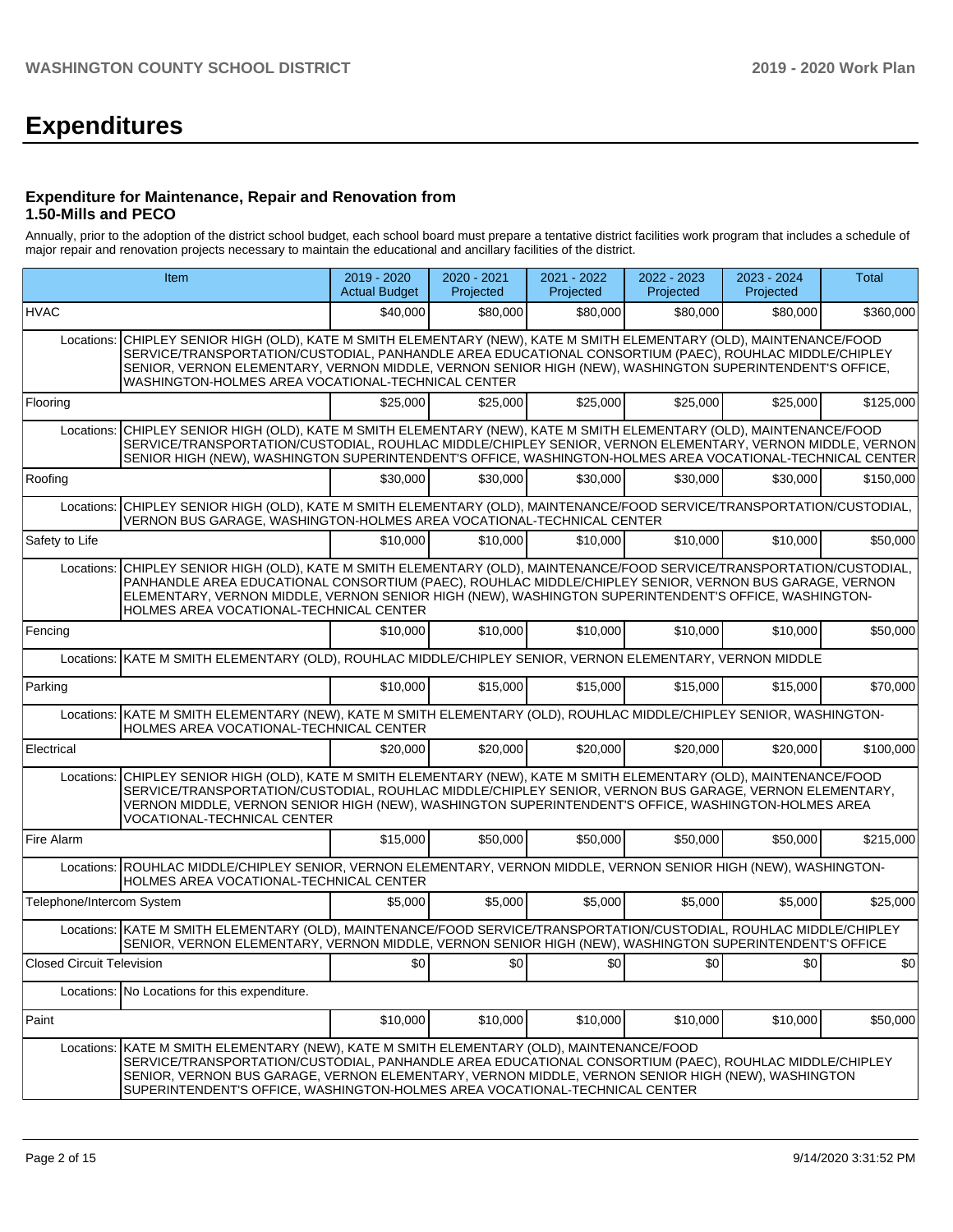| Maintenance/Repair |                                                                                                                                                                                                                                                                                                                                                                      | \$10,000  | \$10,000  | \$10,000  | \$10,000  | \$10,000  | \$50,000    |
|--------------------|----------------------------------------------------------------------------------------------------------------------------------------------------------------------------------------------------------------------------------------------------------------------------------------------------------------------------------------------------------------------|-----------|-----------|-----------|-----------|-----------|-------------|
|                    | Locations: CHIPLEY SENIOR HIGH (OLD), KATE M SMITH ELEMENTARY (NEW), KATE M SMITH ELEMENTARY (OLD), MAINTENANCE/FOOD<br>SERVICE/TRANSPORTATION/CUSTODIAL, ROUHLAC MIDDLE/CHIPLEY SENIOR, VERNON BUS GARAGE, VERNON ELEMENTARY,<br>VERNON MIDDLE, VERNON SENIOR HIGH (NEW), WASHINGTON SUPERINTENDENT'S OFFICE, WASHINGTON-HOLMES AREA<br>VOCATIONAL-TECHNICAL CENTER |           |           |           |           |           |             |
|                    | Sub Total:                                                                                                                                                                                                                                                                                                                                                           | \$185,000 | \$265,000 | \$265,000 | \$265,000 | \$265,000 | \$1,245,000 |

| PECO Maintenance Expenditures | œ۵<br>uv. | ሶ∩<br>ъU. | \$0 I     | Φn<br>Ψ∪  | ¢∩<br>υU  | \$0         |
|-------------------------------|-----------|-----------|-----------|-----------|-----------|-------------|
| 1.50 Mill Sub Total: I        | \$185,000 | \$265,000 | \$265,000 | \$265,000 | \$265,000 | \$1,245,000 |

No items have been specified.

| \$265,000<br>\$265.000<br>Total:<br>\$185,000<br>\$265,000<br>\$265.000<br>ウバ | .000' |
|-------------------------------------------------------------------------------|-------|
|-------------------------------------------------------------------------------|-------|

## **Local 1.50 Mill Expenditure For Maintenance, Repair and Renovation**

Anticipated expenditures expected from local funding sources over the years covered by the current work plan.

| Item                                                         | 2019 - 2020<br><b>Actual Budget</b> | 2020 - 2021<br>Projected | 2021 - 2022<br>Projected | 2022 - 2023<br>Projected | 2023 - 2024<br>Projected | <b>Total</b> |
|--------------------------------------------------------------|-------------------------------------|--------------------------|--------------------------|--------------------------|--------------------------|--------------|
| Remaining Maint and Repair from 1.5 Mills                    | \$185,000                           | \$265,000                | \$265,000                | \$265,000                | \$265,000                | \$1,245,000  |
| Maintenance/Repair Salaries                                  | \$0                                 | \$0                      | \$0                      | \$0                      | \$0                      | \$0          |
| School Bus Purchases                                         | \$530,879                           | \$230,000                | \$230,000                | \$230,000                | \$230,000                | \$1,450,879  |
| <b>Other Vehicle Purchases</b>                               | \$48,680                            | \$20,000                 | \$20,000                 | \$0                      | \$20,000                 | \$108,680    |
| Capital Outlay Equipment                                     | \$0                                 | \$0                      | \$0                      | \$0                      | \$0                      | \$0          |
| <b>Rent/Lease Payments</b>                                   | \$0                                 | \$0                      | \$0                      | \$0                      | \$0                      | \$0          |
| <b>COP Debt Service</b>                                      | \$0                                 | \$0                      | \$0                      | \$0                      | \$0                      | \$0          |
| Rent/Lease Relocatables                                      | \$0                                 | \$0                      | \$0                      | \$0                      | \$0                      | \$0          |
| <b>Environmental Problems</b>                                | \$0                                 | \$0                      | \$0                      | \$0                      | \$0                      | \$0          |
| s.1011.14 Debt Service                                       | \$0                                 | \$0                      | \$0                      | \$0                      | \$0                      | \$0          |
| Special Facilities Construction Account                      | \$0                                 | \$0                      | \$0                      | \$0                      | \$0                      | \$0          |
| Premiums for Property Casualty Insurance - 1011.71<br>(4a,b) | \$176,908                           | \$175,000                | \$175,000                | \$175,000                | \$175,000                | \$876,908    |
| Qualified School Construction Bonds (QSCB)                   | \$0                                 | \$0                      | \$0                      | \$0                      | \$0                      | \$0          |
| Qualified Zone Academy Bonds (QZAB)                          | \$0                                 | \$0                      | \$0                      | \$0                      | \$0                      | \$0          |
| <b>Local Expenditure Totals:</b>                             | \$941,467                           | \$690,000                | \$690,000                | \$670,000                | \$690,000                | \$3,681,467  |

## **Revenue**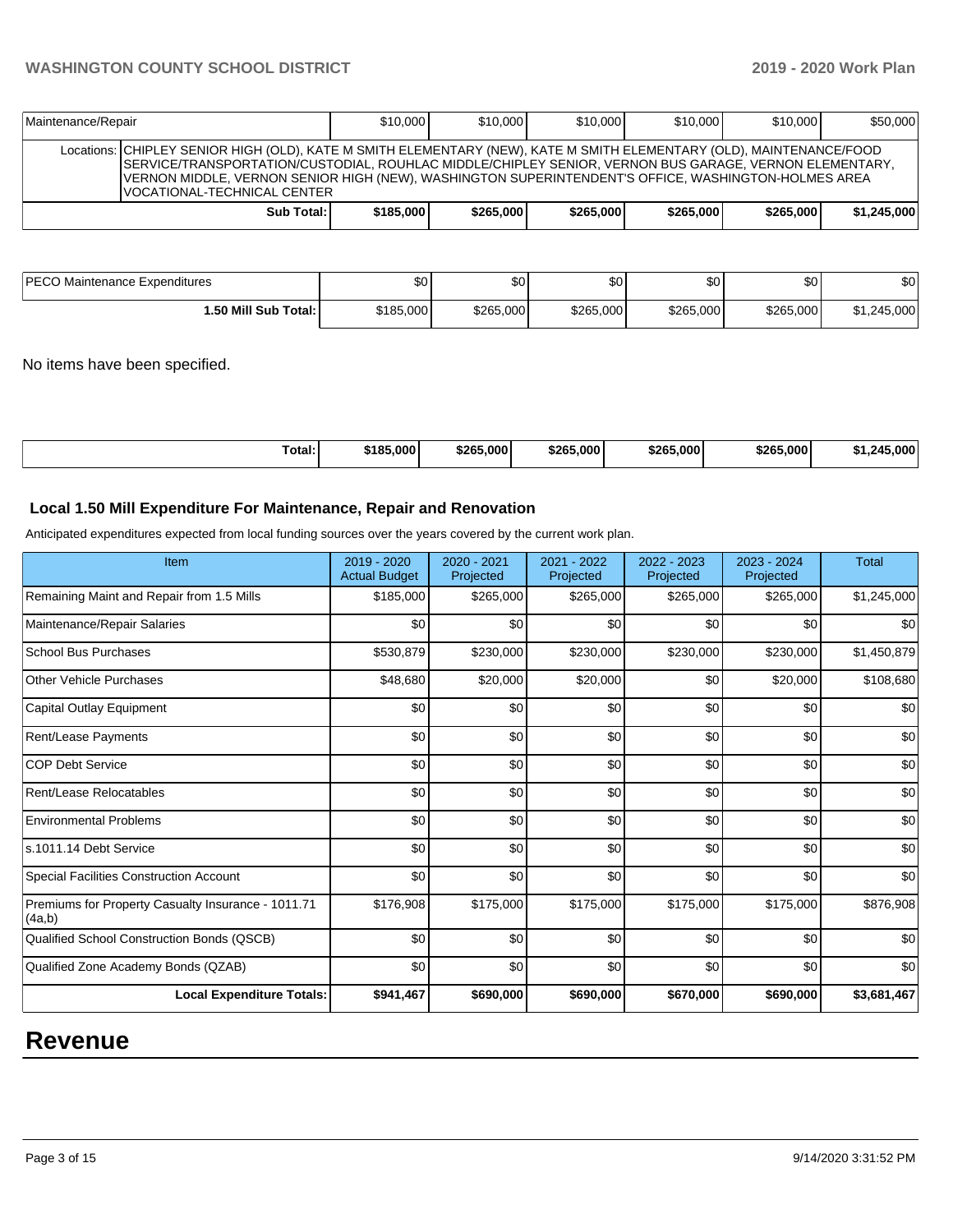## **1.50 Mill Revenue Source**

Schedule of Estimated Capital Outlay Revenue from each currently approved source which is estimated to be available for expenditures on the projects included in the tentative district facilities work program. All amounts are NET after considering carryover balances, interest earned, new COP's, 1011.14 and 1011.15 loans, etc. Districts cannot use 1.5-Mill funds for salaries except for those explicitly associated with maintenance/repair projects. (1011.71 (5), F.S.)

| Item                                                                                | <b>Fund</b> | 2019 - 2020<br><b>Actual Value</b> | $2020 - 2021$<br>Projected | 2021 - 2022<br>Projected | $2022 - 2023$<br>Projected | $2023 - 2024$<br>Projected | Total           |
|-------------------------------------------------------------------------------------|-------------|------------------------------------|----------------------------|--------------------------|----------------------------|----------------------------|-----------------|
| (1) Non-exempt property<br>lassessed valuation                                      |             | \$948,608,719                      | \$979,429,242              | \$1,016,229,221          | \$1,059,817,884            | \$1,103,994,788            | \$5,108,079,854 |
| $(2)$ The Millage projected for<br>discretionary capital outlay per<br>ls.1011.71   |             | 1.25                               | 1.25                       | 1.25                     | 1.25                       | 1.25                       |                 |
| $(3)$ Full value of the 1.50-Mill<br>discretionary capital outlay per<br>ls.1011.71 |             | \$1,593,663                        | \$1,645,441                | \$1,707,265              | \$1,780,494                | \$1,854,711                | \$8,581,574     |
| $(4)$ Value of the portion of the 1.50<br>-Mill ACTUALLY levied                     | 370         | \$1,138,330                        | \$1,175,315                | \$1,219,475              | \$1,271,781                | \$1,324,794                | \$6,129,695     |
| $(5)$ Difference of lines $(3)$ and $(4)$                                           |             | \$455,333                          | \$470,126                  | \$487,790                | \$508,713                  | \$529,917                  | \$2,451,879     |

## **PECO Revenue Source**

The figure in the row designated "PECO Maintenance" will be subtracted from funds available for new construction because PECO maintenance dollars cannot be used for new construction.

| <b>Item</b>                          | Fund | 2019 - 2020<br><b>Actual Budget</b> | 2020 - 2021<br>Projected | 2021 - 2022<br>Projected | $2022 - 2023$<br>Projected | 2023 - 2024<br>Projected | <b>Total</b> |
|--------------------------------------|------|-------------------------------------|--------------------------|--------------------------|----------------------------|--------------------------|--------------|
| <b>IPECO New Construction</b>        | 340  | \$0                                 | \$0                      | \$0                      | \$0                        | \$0                      | \$0          |
| <b>PECO Maintenance Expenditures</b> |      | \$0                                 | \$0                      | \$0                      | \$0                        | \$0 <sub>1</sub>         | \$0          |
|                                      |      | \$0                                 | \$0                      | \$0                      | \$0                        | \$0                      | \$0          |

## **CO & DS Revenue Source**

Revenue from Capital Outlay and Debt Service funds.

| Item                                     | Fund  | $2019 - 2020$<br><b>Actual Budget</b> | 2020 - 2021<br>Projected | 2021 - 2022<br>Projected | $2022 - 2023$<br>Projected | $2023 - 2024$<br>Projected | Total     |
|------------------------------------------|-------|---------------------------------------|--------------------------|--------------------------|----------------------------|----------------------------|-----------|
| CO & DS Cash Flow-through<br>Distributed | 360 l | \$125.944                             | \$125.944                | \$125.944                | \$125.944                  | \$125.944                  | \$629,720 |
| ICO & DS Interest on<br>Undistributed CO | 360 l | \$2,319                               | \$2,319                  | \$2,319                  | \$2,319                    | \$2,319                    | \$11,595  |
|                                          |       | \$128.263                             | \$128.263                | \$128,263                | \$128.263                  | \$128.263                  | \$641,315 |

## **Fair Share Revenue Source**

All legally binding commitments for proportionate fair-share mitigation for impacts on public school facilities must be included in the 5-year district work program.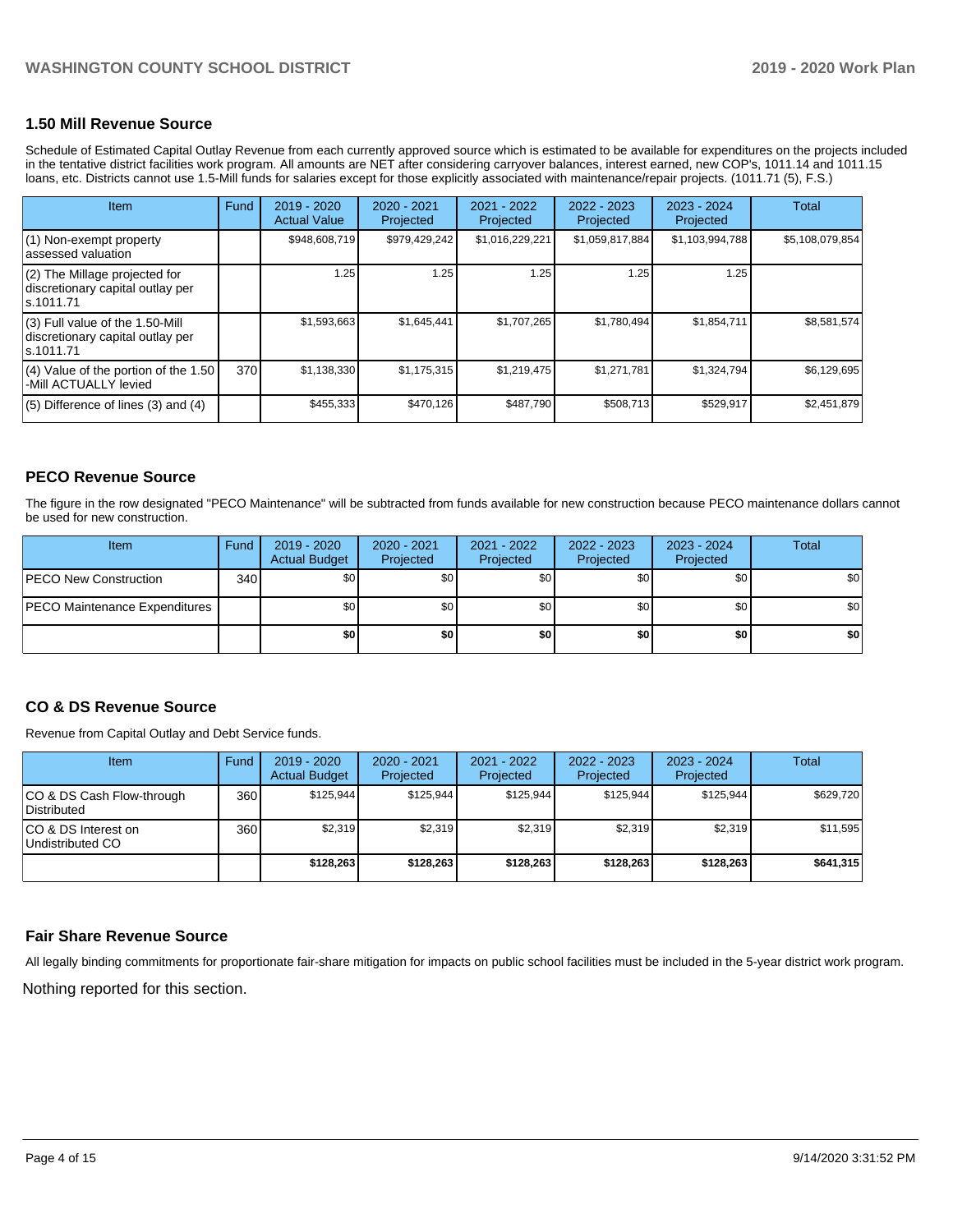Yes

## **Sales Surtax Referendum**

Specific information about any referendum for a 1-cent or ½-cent surtax referendum during the previous year.

| Did the school district hold a surtax referendum during the past fiscal year 2018 - 2019? |  |
|-------------------------------------------------------------------------------------------|--|
|                                                                                           |  |

| <b>Sales Surtax Type:</b>                                                   | <b>Half Cent Sales Surtax</b> |
|-----------------------------------------------------------------------------|-------------------------------|
| Date of Election:                                                           | 8/11/2018                     |
| Date of Expiration:                                                         | 12/31/2028                    |
| <b>Anticipated Revenue Start Date:</b>                                      | 1/1/2019                      |
| <b>Anticipated Revenue End Date:</b>                                        | 12/31/2028                    |
| <b>Estimated Annualized Revenue:</b>                                        | \$1,175,000                   |
| Total \$ Amount Projected to be Received for the<br><b>Duration of Tax:</b> | \$11,750,000                  |
| <b>Number of Years Tax In Effect:</b>                                       | 10                            |
| <b>Percentage of Vote FOR:</b>                                              | 57 %                          |
| <b>Percentage of Vote AGAINST:</b>                                          | 43 %                          |
|                                                                             |                               |

## **Additional Revenue Source**

Any additional revenue sources

| Item                                                                                                   | 2019 - 2020<br><b>Actual Value</b> | 2020 - 2021<br>Projected | 2021 - 2022<br>Projected | 2022 - 2023<br>Projected | 2023 - 2024<br>Projected | <b>Total</b> |
|--------------------------------------------------------------------------------------------------------|------------------------------------|--------------------------|--------------------------|--------------------------|--------------------------|--------------|
| Proceeds from a s.1011.14/15 F.S. Loans                                                                | \$0                                | \$0                      | \$0                      | \$0                      | \$0                      | \$0          |
| District Bonds - Voted local bond<br>referendum proceeds per s.9, Art VII<br><b>State Constitution</b> | \$0                                | \$0                      | \$0                      | \$0                      | \$0                      | \$0          |
| Proceeds from Special Act Bonds                                                                        | \$0                                | \$0                      | \$0                      | \$0                      | \$0                      | \$0          |
| Estimated Revenue from CO & DS Bond<br>Sale                                                            | \$0                                | \$0                      | \$0                      | \$0                      | \$0                      | \$0          |
| Proceeds from Voted Capital<br>Improvements millage                                                    | \$0                                | \$0                      | \$0                      | \$0                      | \$0                      | \$0          |
| Other Revenue for Other Capital Projects                                                               | \$0                                | \$0                      | \$0                      | \$0                      | \$0                      | \$0          |
| Proceeds from 1/2 cent sales surtax<br>authorized by school board                                      | \$1,175,000                        | \$1,175,000              | \$1,175,000              | \$1,175,000              | \$1,175,000              | \$5,875,000  |
| Proceeds from local governmental<br>infrastructure sales surtax                                        | \$0                                | \$0                      | \$0                      | \$0                      | \$0                      | \$0          |
| Proceeds from Certificates of<br>Participation (COP's) Sale                                            | \$0                                | \$0                      | \$0                      | \$0                      | \$0                      | \$0          |
| Classrooms First Bond proceeds amount<br>authorized in FY 1997-98                                      | \$0                                | \$0                      | \$0                      | \$0                      | \$0                      | \$0          |
| <b>Classrooms for Kids</b>                                                                             | \$0                                | \$0                      | \$0                      | \$0                      | \$0                      | \$0          |
| <b>District Equity Recognition</b>                                                                     | \$0                                | \$0                      | \$0                      | \$0                      | \$0                      | \$0          |
| <b>Federal Grants</b>                                                                                  | \$0                                | \$0                      | \$0                      | \$0                      | \$0                      | \$0          |
| Proportionate share mitigation (actual<br>cash revenue only, not in kind donations)                    | \$0                                | \$0                      | \$0                      | \$0                      | \$0                      | \$0          |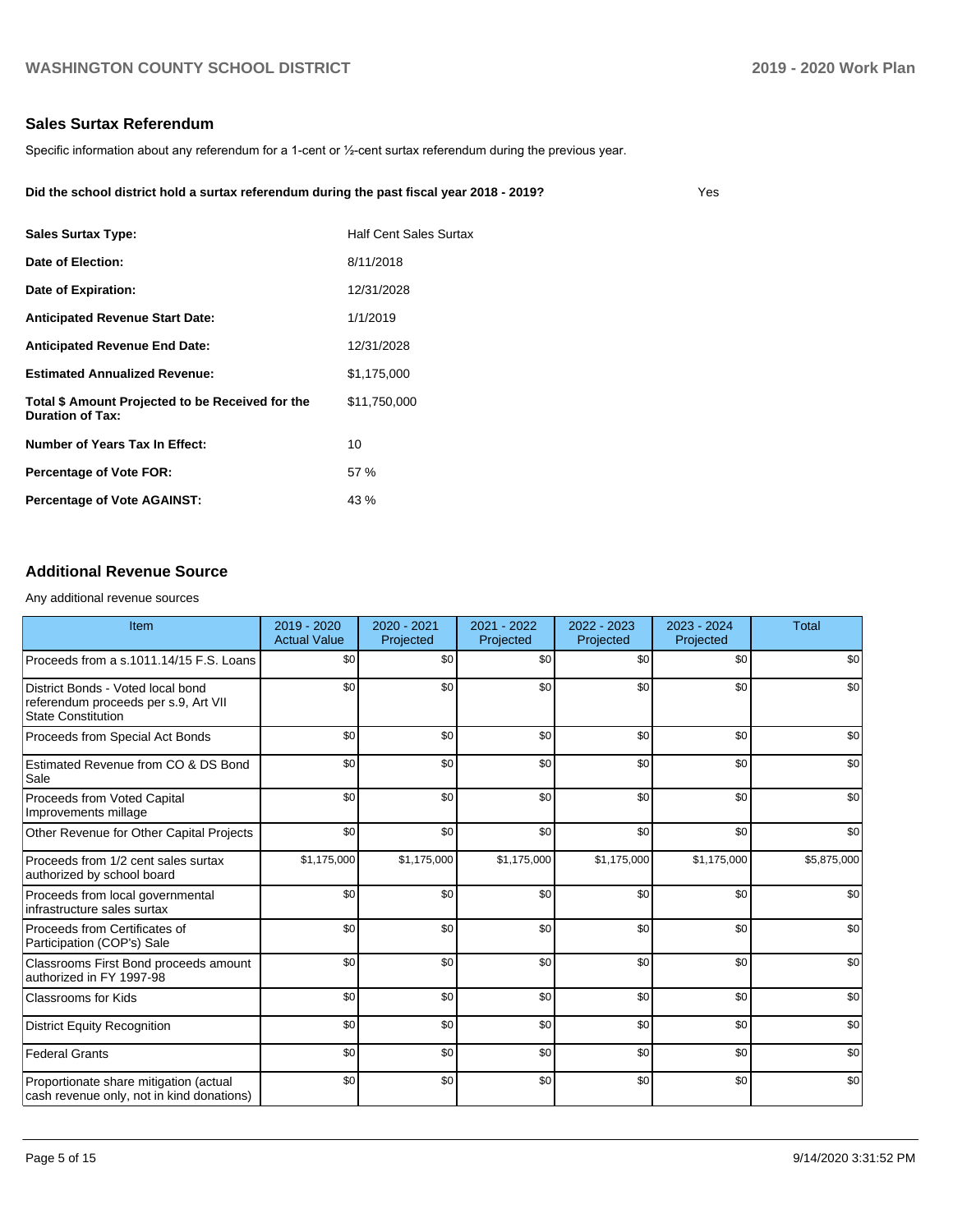| Impact fees received                                                                                                      | \$0         | \$0         | \$0         | \$0         | \$0         | \$0         |
|---------------------------------------------------------------------------------------------------------------------------|-------------|-------------|-------------|-------------|-------------|-------------|
| Private donations                                                                                                         | \$0         | \$0         | \$0         | \$0         | \$0         | \$0         |
| Grants from local governments or not-for-<br>profit organizations                                                         | \$0         | \$0         | \$0         | \$0         | \$0         | \$0         |
| Interest, Including Profit On Investment                                                                                  | \$0         | \$0         | \$0         | \$0         | \$0         | \$0         |
| Revenue from Bonds pledging proceeds<br>from 1 cent or 1/2 cent Sales Surtax                                              | \$0         | \$0         | \$0         | \$0         | \$0         | \$0         |
| <b>Total Fund Balance Carried Forward</b>                                                                                 | \$0         | \$0         | \$0         | \$0         | \$0         | \$0         |
| General Capital Outlay Obligated Fund<br><b>Balance Carried Forward From Total</b><br><b>Fund Balance Carried Forward</b> | \$0         | \$0         | \$0         | \$0         | \$0         | \$0         |
| Special Facilities Construction Account                                                                                   | \$0         | \$0         | \$0         | \$0         | \$0         | \$0         |
| One Cent - 1/2 Cent Sales Surtax Debt<br>Service From Total Fund Balance Carried<br>Forward                               | \$0         | \$0         | \$0         | \$0         | \$0         | \$0         |
| Capital Outlay Projects Funds Balance<br>Carried Forward From Total Fund<br><b>Balance Carried Forward</b>                | \$0         | \$0         | \$0         | \$0         | \$0         | \$0         |
| <b>Subtotal</b>                                                                                                           | \$1,175,000 | \$1,175,000 | \$1,175,000 | \$1,175,000 | \$1,175,000 | \$5,875,000 |

## **Total Revenue Summary**

| Item Name                                                     | $2019 - 2020$<br><b>Budget</b> | $2020 - 2021$<br>Projected | 2021 - 2022<br>Projected | 2022 - 2023<br>Projected | $2023 - 2024$<br>Projected | <b>Five Year Total</b> |
|---------------------------------------------------------------|--------------------------------|----------------------------|--------------------------|--------------------------|----------------------------|------------------------|
| Local 1.5 Mill Discretionary Capital Outlay<br><b>Revenue</b> | \$1,138,330                    | \$1,175,315                | \$1,219,475              | \$1,271,781              | \$1,324,794                | \$6,129,695            |
| PECO and 1.5 Mill Maint and Other 1.5<br>Mill Expenditures    | (\$941,467)                    | (\$690,000)                | (\$690,000)              | (\$670,000)              | $($ \$690,000)             | (\$3,681,467)          |
| <b>IPECO Maintenance Revenue</b>                              | \$0 <sub>1</sub>               | \$0                        | \$0                      | \$0                      | \$0                        | \$0                    |
| Available 1.50 Mill for New<br><b>Construction</b>            | \$196,863                      | \$485,315                  | \$529.475                | \$601.781                | \$634,794                  | \$2,448,228            |

| <b>Item Name</b>                      | 2019 - 2020<br><b>Budget</b> | $2020 - 2021$<br>Projected | 2021 - 2022<br>Projected | 2022 - 2023<br>Projected | 2023 - 2024<br>Projected | <b>Five Year Total</b> |
|---------------------------------------|------------------------------|----------------------------|--------------------------|--------------------------|--------------------------|------------------------|
| ICO & DS Revenue                      | \$128,263                    | \$128,263                  | \$128.263                | \$128,263                | \$128,263                | \$641,315              |
| <b>IPECO New Construction Revenue</b> | \$0                          | \$0                        | \$0                      | \$0                      | \$0                      | \$0                    |
| Other/Additional Revenue              | \$1,175,000                  | \$1,175,000                | \$1,175,000              | \$1,175,000              | \$1,175,000              | \$5,875,000            |
| <b>Total Additional Revenue</b>       | \$1,303,263                  | \$1,303,263                | \$1,303,263              | \$1,303,263              | \$1,303,263              | \$6,516,315            |
| <b>Total Available Revenue</b>        | \$1,500,126                  | \$1,788,578                | \$1,832,738              | \$1,905,044              | \$1,938,057              | \$8,964,543            |

# **Project Schedules**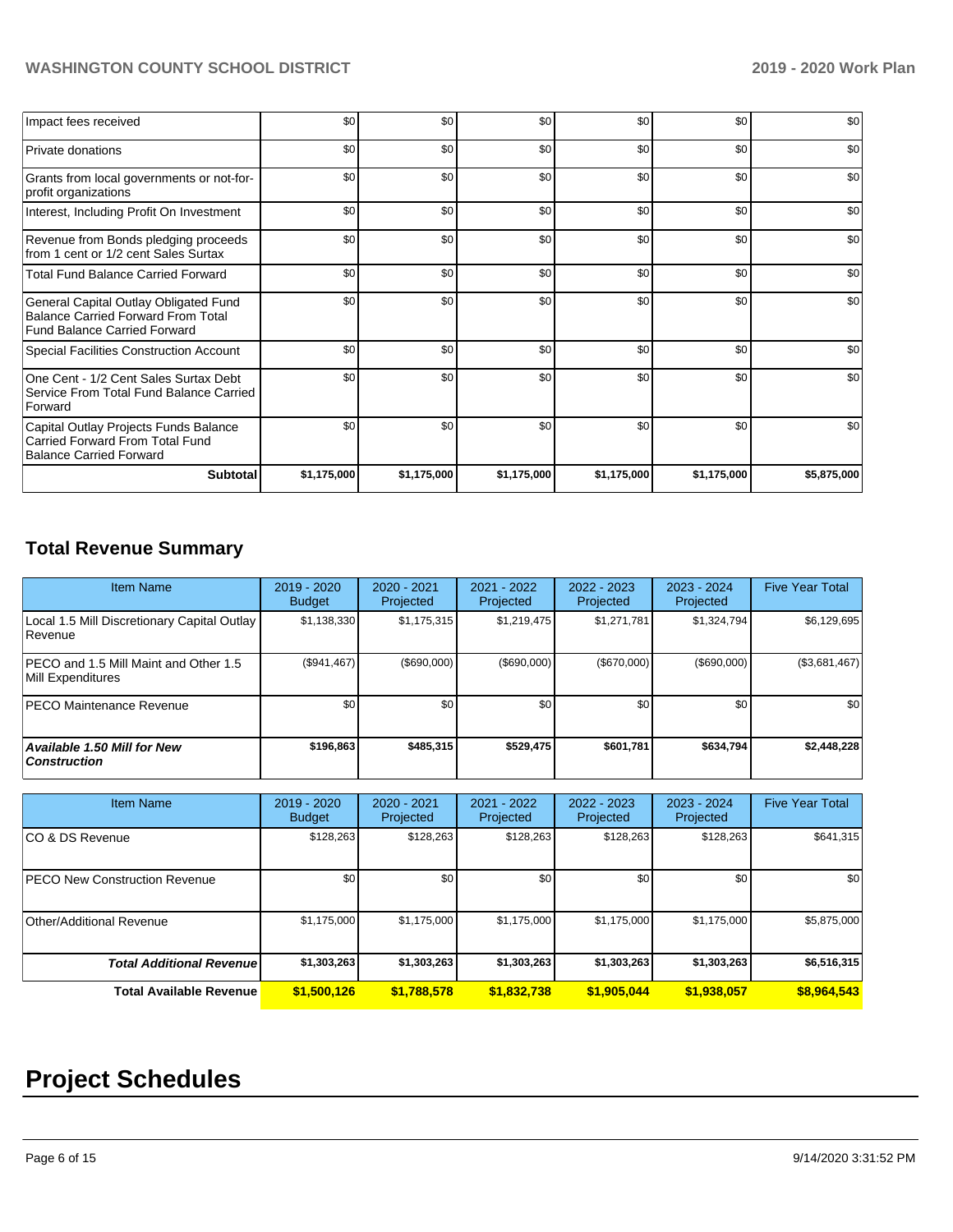## **Capacity Project Schedules**

A schedule of capital outlay projects necessary to ensure the availability of satisfactory classrooms for the projected student enrollment in K-12 programs.

Nothing reported for this section.

Nothing reported for this section.

## **Other Project Schedules**

Major renovations, remodeling, and additions of capital outlay projects that do not add capacity to schools.

| <b>Project Description</b>                                                                  | Location                                                        | 2019 - 2020<br><b>Actual Budget</b> | 2020 - 2021<br>Projected | 2021 - 2022<br>Projected | 2022 - 2023<br>Projected | 2023 - 2024<br>Projected | <b>Total</b>    | Funded |
|---------------------------------------------------------------------------------------------|-----------------------------------------------------------------|-------------------------------------|--------------------------|--------------------------|--------------------------|--------------------------|-----------------|--------|
| <b>HVAC Replacement</b>                                                                     | <b>VERNON SENIOR HIGH</b><br>(NEW)                              | \$200,000                           | \$70,000                 | \$100,000                | \$100,000                | \$100,000                | \$570,000 No    |        |
| Construct a new Vernon Bus<br>Garage.                                                       | MAINTENANCE/FOOD<br>SERVICE/TRANSPORTA<br><b>TION/CUSTODIAL</b> | \$0                                 | \$0                      | \$0                      | \$0                      | \$375,000                | \$375,000 No    |        |
| Construct press-box and<br>storage at VHS baseball field                                    | <b>VERNON SENIOR HIGH</b><br>(NEW)                              | \$50,000                            | \$75,000                 | \$0                      | \$0                      | \$0                      | \$125,000 Yes   |        |
| Demo old warehouse and<br>construct warehouse storage<br>for Custodial and District needs   | MAINTENANCE/FOOD<br>SERVICE/TRANSPORTA<br><b>TION/CUSTODIAL</b> | \$50,000                            | \$75,000                 | \$100,000                | \$0                      | \$0                      | \$225,000 Yes   |        |
| HVAC replacement                                                                            | <b>VERNON MIDDLE</b>                                            | \$125,000                           | \$150,000                | \$150,000                | \$100,000                | \$150,000                | \$675,000 Yes   |        |
| Add covered walkway from the<br>administration buildings to the<br>car drop off and pick up | <b>ROUHLAC</b><br>MIDDLE/CHIPLEY<br><b>SENIOR</b>               | \$0                                 | \$0                      | \$100,000                | \$100,000                | \$100,000                | \$300,000 Yes   |        |
| Construct outdoor eating area<br>at Roulhac Middle and Chipley<br>High                      | <b>ROUHLAC</b><br>MIDDLE/CHIPLEY<br><b>SENIOR</b>               | \$50,000                            | \$100,000                | \$50,000                 | \$100,000                | \$100,000                | \$400,000 Yes   |        |
| undetermined projects                                                                       | Location not specified                                          | \$184,301                           | \$172,574                | \$191.137                | \$505,044                | \$638,057                | \$1,691,113 Yes |        |
| Construct a new Chipley Bus<br>Garage                                                       | Location not specified                                          | \$0                                 | \$100,000                | \$100,000                | \$0                      | \$375,000                | \$575,000 Yes   |        |
| Pave parking lot                                                                            | <b>VERNON BUS GARAGE</b>                                        | \$50,000                            | \$75,000                 | \$75,000                 | \$0                      | \$0                      | \$200,000 Yes   |        |
| Pave parking lot at football<br>stadium                                                     | <b>ROUHLAC</b><br>MIDDLE/CHIPLEY<br><b>SENIOR</b>               | \$150,000                           | \$150,000                | \$0                      | \$0                      | \$0                      | \$300,000 Yes   |        |
| Pave parking lot at football<br>Istadium                                                    | <b>VERNON SENIOR HIGH</b><br>(NEW)                              | \$100,000                           | \$100,000                | \$50,000                 | \$0                      | \$0                      | \$250,000 Yes   |        |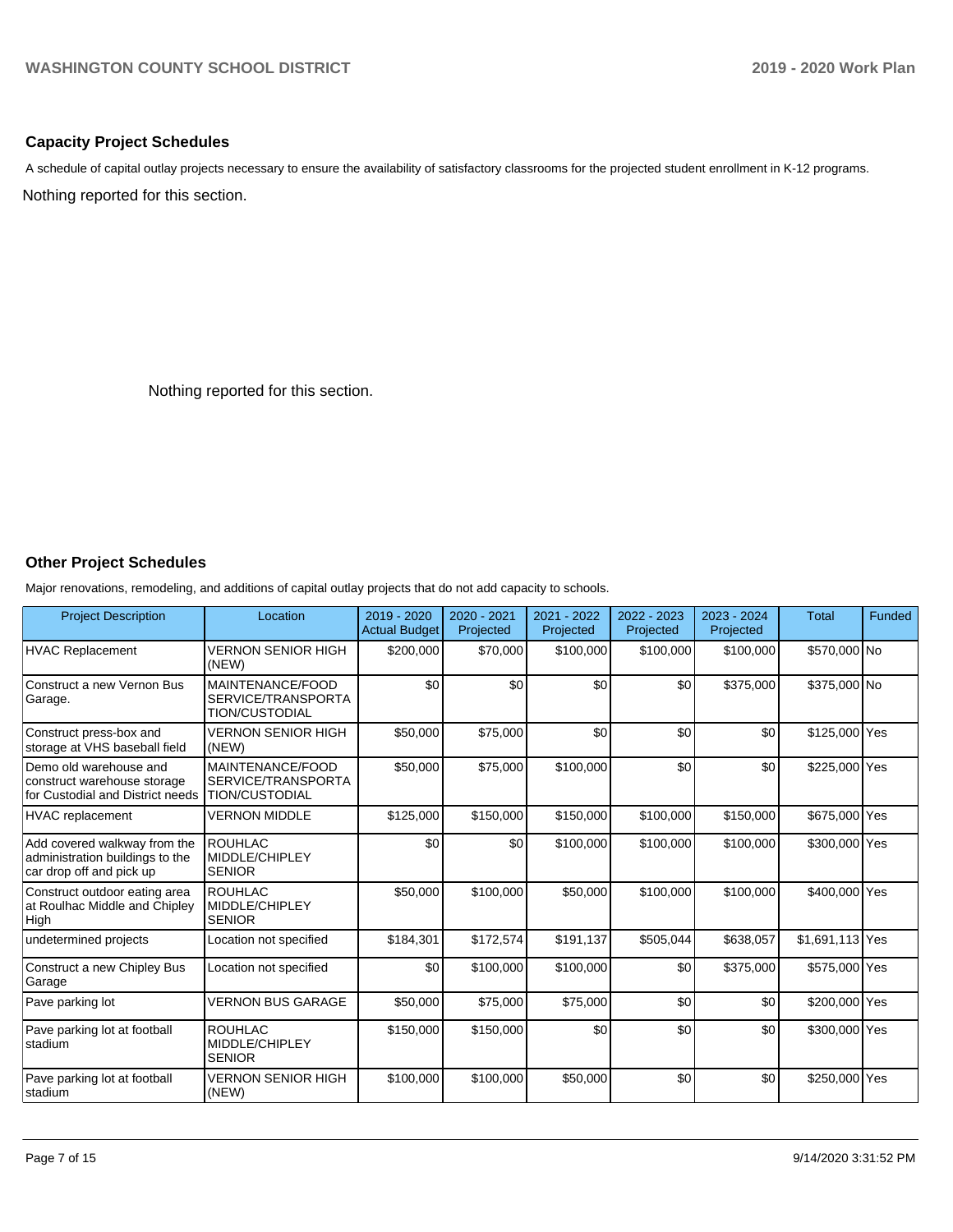| Replace HVAC system at<br>CHS/RMS in RMS office,<br>media center, school wide                 | <b>ROUHLAC</b><br>MIDDLE/CHIPLEY<br><b>SENIOR</b>                              | \$50,000    | \$150,000   | \$200,000   | \$200,000   | \$250,000   | \$850,000 Yes |  |
|-----------------------------------------------------------------------------------------------|--------------------------------------------------------------------------------|-------------|-------------|-------------|-------------|-------------|---------------|--|
| Install bus lift                                                                              | <b>VERNON BUS GARAGE</b>                                                       | \$0         | \$50,000    | \$100,000   | \$0         | \$0         | \$150,000 Yes |  |
| Install a bus wash at each of<br>the bus garages                                              | <b>WASHINGTON</b><br>SUPERINTENDENT'S<br><b>OFFICE</b>                         | \$75,000    | \$75,000    | \$0         | \$0         | \$0         | \$150,000 Yes |  |
| Renovate locker rooms at<br>football stadim                                                   | <b>ROUHLAC</b><br>MIDDLE/CHIPLEY<br><b>SENIOR</b>                              | \$0         | \$100,000   | \$100,000   | \$0         | \$0         | \$200,000 Yes |  |
| Renovate locker rooms and<br>restrooms at football stadium                                    | <b>VERNON SENIOR HIGH</b><br>(NEW)                                             | \$150,000   | \$50,000    | \$100,000   | \$0         | \$0         | \$300,000 Yes |  |
| Relocate district office to old<br>Kate Smith Elementary School                               | <b>WASHINGTON</b><br><b>SUPERINTENDENT'S</b><br><b>OFFICE</b>                  | \$245,825   | \$0         | \$0         | \$0         | \$0         | \$245,825 Yes |  |
| Renovate old cafeteria into new<br>school board meeting room                                  | <b>KATE M SMITH</b><br>ELEMENTARY (OLD)                                        | \$120,000   | \$0         | \$0         | \$0         | \$0         | \$120,000 Yes |  |
| Replace bleachers at VHS<br>football field that meet current<br><b>ADA</b> standards          | <b>VERNON SENIOR HIGH</b><br>(NEW)                                             | \$0         | \$100,000   | \$250,000   | \$100,000   | \$0         | \$450,000 Yes |  |
| Relocate and renovate outside<br>play areas                                                   | <b>VERNON ELEMENTARY</b>                                                       | \$75,000    | \$16,004    | \$16,601    | \$0         | \$0         | \$107,605 Yes |  |
| Construct press box at CHS<br>football stadium                                                | <b>ROUHLAC</b><br>MIDDLE/CHIPLEY<br><b>SENIOR</b>                              | \$25,000    | \$150,000   | \$50,000    | \$100,000   | \$0         | \$325,000 Yes |  |
| Construct locker rooms and<br>dressing facility at VHS<br>baseball field                      | <b>VERNON SENIOR HIGH</b><br>(NEW)                                             | \$0         | \$100,000   | \$100,000   | \$0         | \$0         | \$200,000 Yes |  |
| Renovate current District Office<br>to where the Data Center can<br>operate from the facility | <b>WASHINGTON</b><br>SUPERINTENDENT'S<br><b>OFFICE</b>                         | \$0         | \$0         | \$100,000   | \$300,000   | \$200,000   | \$600,000 Yes |  |
| Pave parking lots                                                                             | <b>WASHINGTON-HOLMES</b><br><b>AREA VOCATIONAL-</b><br><b>TECHNICAL CENTER</b> | \$0         | \$0         | \$0         | \$250,000   | \$125,000   | \$375,000 Yes |  |
| Pave parking lot at old District<br>Office where Data Center is<br>now located                | <b>WASHINGTON</b><br>SUPERINTENDENT'S<br><b>OFFICE</b>                         | \$0         | \$0         | \$0         | \$150,000   | \$0         | \$150,000 Yes |  |
|                                                                                               |                                                                                | \$1,700,126 | \$1,858,578 | \$1,932,738 | \$2,005,044 | \$2,413,057 | \$9,909,543   |  |

## **Additional Project Schedules**

Any projects that are not identified in the last approved educational plant survey.

Nothing reported for this section.

## **Non Funded Growth Management Project Schedules**

Schedule indicating which projects, due to planned development, that CANNOT be funded from current revenues projected over the next five years.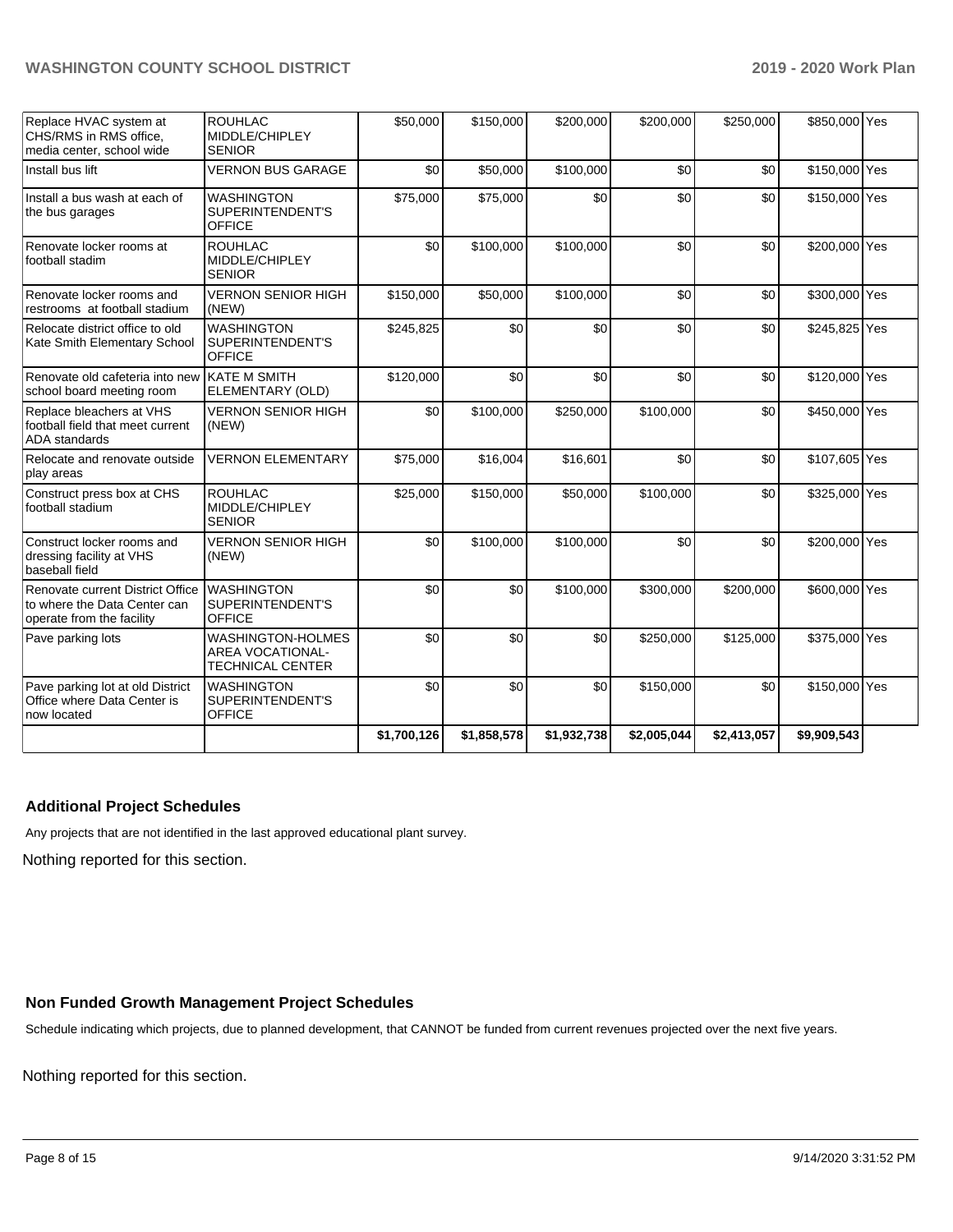## **Tracking**

## **Capacity Tracking**

| Location                                                         | $2019 -$<br>2020 Satis.<br>Stu. Sta. | Actual<br>$2019 -$<br><b>2020 FISH</b><br>Capacity | Actual<br>$2018 -$<br>2019<br><b>COFTE</b> | # Class<br><b>Rooms</b> | Actual<br>Average<br>$2019 -$<br>2020 Class<br><b>Size</b> | Actual<br>$2019 -$<br>2020<br><b>Utilization</b> | <b>New</b><br>Stu.<br>Capacity | <b>New</b><br>Rooms to<br>be<br>Added/Re<br>moved | Projected<br>$2023 -$<br>2024<br><b>COFTE</b> | Projected<br>$2023 -$<br>2024<br><b>Utilization</b> | Projected<br>$2023 -$<br>2024 Class<br><b>Size</b> |
|------------------------------------------------------------------|--------------------------------------|----------------------------------------------------|--------------------------------------------|-------------------------|------------------------------------------------------------|--------------------------------------------------|--------------------------------|---------------------------------------------------|-----------------------------------------------|-----------------------------------------------------|----------------------------------------------------|
| <b>CHIPLEY SENIOR HIGH</b><br>(OLD)                              | 105                                  | 105                                                | 49                                         | 3                       | 16 <sup>1</sup>                                            | 46.00 %                                          | $\Omega$                       | $\Omega$                                          | 0                                             | 0.00%                                               | 0                                                  |
| <b>KATE M SMITH</b><br>ELEMENTARY (OLD)                          | 90                                   | $\Omega$                                           |                                            | 5                       | $\Omega$                                                   | 0.00%                                            | <sup>0</sup>                   | $\Omega$                                          | 0                                             | 0.00%                                               | $\mathbf 0$                                        |
| WASHINGTON-HOLMES<br>AREA VOCATIONAL-<br><b>TECHNICAL CENTER</b> | 645                                  | 774                                                | 20                                         | 36                      |                                                            | 3.00 %                                           | 0                              | $\Omega$                                          | $\Omega$                                      | 0.00%                                               | $\mathbf 0$                                        |
| <b>VERNON ELEMENTARY</b>                                         | 878                                  | 878                                                | 581                                        | 49                      | 12                                                         | 66.00 %                                          | $\Omega$                       | $\Omega$                                          | $\Omega$                                      | 0.00%                                               | $\Omega$                                           |
| ROUHLAC<br>MIDDLE/CHIPLEY<br><b>SENIOR</b>                       | 1,544                                | 1,389                                              | 1,003                                      | 65                      | 15 <sup>1</sup>                                            | 72.00 %                                          | 0                              | $\Omega$                                          | $\Omega$                                      | 0.00%                                               | $\mathbf 0$                                        |
| <b>VERNON MIDDLE</b>                                             | 516                                  | 464                                                | 302                                        | 22                      | 14                                                         | 65.00 %                                          | $\Omega$                       | $\Omega$                                          | $\Omega$                                      | $0.00 \%$                                           | $\mathbf 0$                                        |
| <b>VERNON SENIOR HIGH</b><br>(NEW)                               | 564                                  | 423                                                | 333                                        | 24                      | 14                                                         | 79.00 %                                          | $\Omega$                       | $\Omega$                                          | $\Omega$                                      | 0.00%                                               | $\mathbf 0$                                        |
| <b>KATE M SMITH</b><br>ELEMENTARY (NEW)                          | 993                                  | 993                                                | 908                                        | 54                      | 17                                                         | 91.00%                                           | 0                              | $\Omega$                                          | $\Omega$                                      | 0.00%                                               | $\mathbf 0$                                        |
|                                                                  | 5,335                                | 5,026                                              | 3,195                                      | 258                     | 12                                                         | 63.58 %                                          | 0                              | 0                                                 | $\bf{0}$                                      | 0.00%                                               | 0                                                  |

The COFTE Projected Total (0) for 2023 - 2024 must match the Official Forecasted COFTE Total (3,215 ) for 2023 - 2024 before this section can be completed. In the event that the COFTE Projected Total does not match the Official forecasted COFTE, then the Balanced Projected COFTE Table should be used to balance COFTE.

|                                 | 3,215 |
|---------------------------------|-------|
| High (9-12)                     | 900   |
| Middle (4-8)                    | 1,226 |
| Elementary (PK-3)               | 1,089 |
| Projected COFTE for 2023 - 2024 |       |

| <b>Grade Level Type</b> | <b>Balanced Projected</b><br>COFTE for 2023 - 2024 |
|-------------------------|----------------------------------------------------|
| Elementary (PK-3)       | 1,089                                              |
| Middle $(4-8)$          | 1,226                                              |
| High (9-12)             | 900                                                |
|                         | 3,215                                              |

## **Relocatable Replacement**

Number of relocatable classrooms clearly identified and scheduled for replacement in the school board adopted financially feasible 5-year district work program.

|--|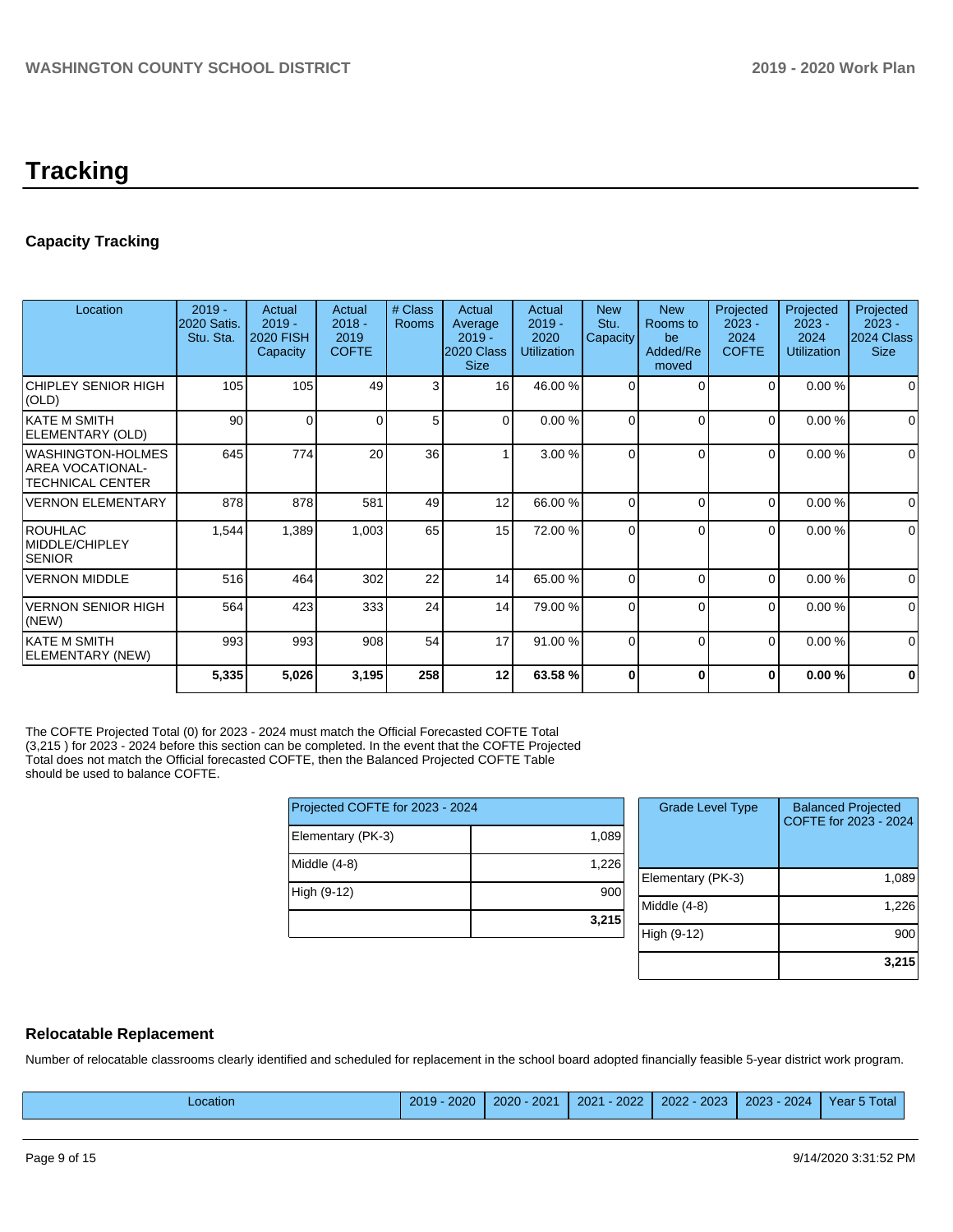| aranı.<br>--<br>.<br>anen<br>. . |  |  |  |  |  |  |
|----------------------------------|--|--|--|--|--|--|
|----------------------------------|--|--|--|--|--|--|

#### **Charter Schools Tracking**

Information regarding the use of charter schools.

Nothing reported for this section.

## **Special Purpose Classrooms Tracking**

The number of classrooms that will be used for certain special purposes in the current year, by facility and type of classroom, that the district will, 1), not use for educational purposes, and 2), the co-teaching classrooms that are not open plan classrooms and will be used for educational purposes.

| School | School Type                            | $\parallel$ # of Elementary $\parallel$ # of Middle 4-8 $\parallel$ # of High 9-12<br>K-3 Classrooms I | <b>Classrooms</b> | <b>Classrooms</b> | # of $ESE$<br><b>Classrooms</b> | # of Combo<br><b>Classrooms</b> | Total<br><b>Classrooms</b> |
|--------|----------------------------------------|--------------------------------------------------------------------------------------------------------|-------------------|-------------------|---------------------------------|---------------------------------|----------------------------|
|        | <b>Total Educational Classrooms: I</b> |                                                                                                        |                   |                   |                                 |                                 |                            |

| School                                          | <b>School Type</b> | # of Elementary<br>K-3 Classrooms | # of Middle 4-8<br><b>Classrooms</b> | # of High $9-12$<br>Classrooms | # of $ESE$<br><b>Classrooms</b> | # of Combo<br><b>Classrooms</b> | Total<br><b>Classrooms</b> |
|-------------------------------------------------|--------------------|-----------------------------------|--------------------------------------|--------------------------------|---------------------------------|---------------------------------|----------------------------|
| <b>VERNON ELEMENTARY</b>                        | Co-Teaching        |                                   |                                      |                                |                                 |                                 |                            |
| <b>ROUHLAC MIDDLE/CHIPLEY</b><br><b>ISENIOR</b> | Co-Teaching        |                                   |                                      |                                |                                 |                                 | 19                         |
| <b>VERNON MIDDLE</b>                            | Co-Teaching        |                                   |                                      |                                |                                 |                                 | 11                         |
| <b>VERNON SENIOR HIGH (NEW)</b>                 | Co-Teaching        |                                   |                                      |                                |                                 |                                 | 9                          |
| <b>IKATE M SMITH ELEMENTARY</b><br>$ $ (NEW)    | Co-Teaching        |                                   |                                      |                                |                                 |                                 | 2                          |
| <b>Total Co-Teaching Classrooms:</b>            |                    |                                   | 22                                   | 17                             |                                 |                                 | 42                         |

#### **Infrastructure Tracking**

**Necessary offsite infrastructure requirements resulting from expansions or new schools. This section should include infrastructure information related to capacity project schedules and other project schedules (Section 4).** 

Not Specified

**Proposed location of planned facilities, whether those locations are consistent with the comprehensive plans of all affected local governments, and recommendations for infrastructure and other improvements to land adjacent to existing facilities. Provisions of 1013.33(12), (13) and (14) and 1013.36 must be addressed for new facilities planned within the 1st three years of the plan (Section 5).** 

Not Specified

**Consistent with Comp Plan?** No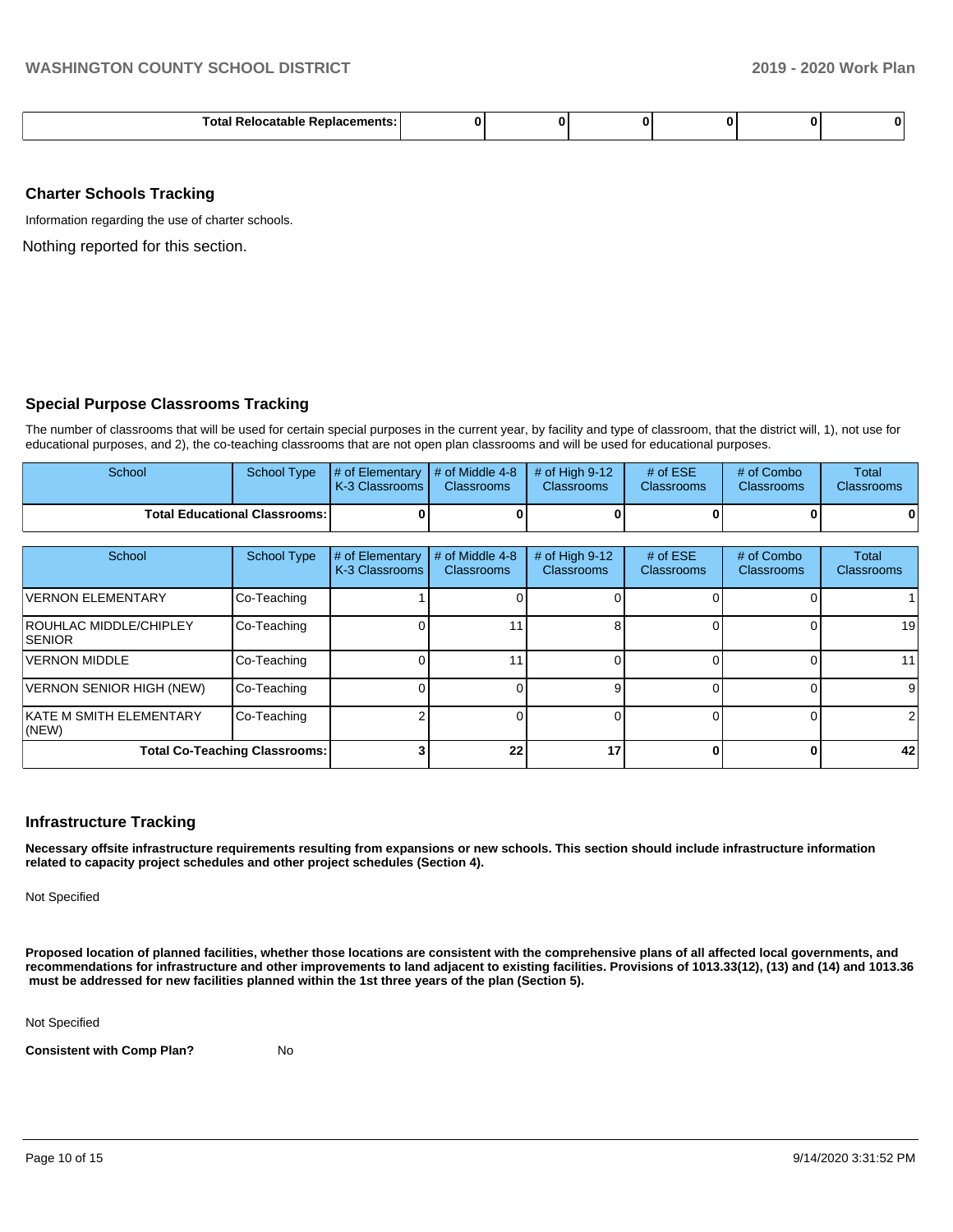## **Net New Classrooms**

The number of classrooms, by grade level and type of construction, that were added during the last fiscal year.

| List the net new classrooms added in the 2018 - 2019 fiscal year.                                                                                       |                              |                                   |                                |                                                                        | List the net new classrooms to be added in the 2019 - 2020 fiscal<br>year. |                          |                              |                      |
|---------------------------------------------------------------------------------------------------------------------------------------------------------|------------------------------|-----------------------------------|--------------------------------|------------------------------------------------------------------------|----------------------------------------------------------------------------|--------------------------|------------------------------|----------------------|
| "Classrooms" is defined as capacity carrying classrooms that are added to increase<br>capacity to enable the district to meet the Class Size Amendment. |                              |                                   |                                | Totals for fiscal year 2019 - 2020 should match totals in Section 15A. |                                                                            |                          |                              |                      |
| Location                                                                                                                                                | $2018 - 2019$ #<br>Permanent | $2018 - 2019$ #<br><b>Modular</b> | $2018 - 2019$ #<br>Relocatable | $2018 - 2019$<br>Total                                                 | 2019 - 2020 #<br>Permanent                                                 | 2019 - 2020 #<br>Modular | 2019 - 2020 #<br>Relocatable | 2019 - 2020<br>Total |
| Elementary (PK-3)                                                                                                                                       |                              |                                   |                                |                                                                        |                                                                            |                          |                              |                      |
| Middle (4-8)                                                                                                                                            |                              |                                   |                                |                                                                        |                                                                            |                          |                              |                      |
| High (9-12)                                                                                                                                             |                              |                                   |                                |                                                                        |                                                                            |                          |                              |                      |
|                                                                                                                                                         |                              |                                   |                                |                                                                        |                                                                            |                          | 0                            | 0                    |

## **Relocatable Student Stations**

Number of students that will be educated in relocatable units, by school, in the current year, and the projected number of students for each of the years in the workplan.

| <b>Site</b>                                                   | 2019 - 2020 | $2020 - 2021$ | 2021 - 2022 | 2022 - 2023 | 2023 - 2024 | 5 Year Average |
|---------------------------------------------------------------|-------------|---------------|-------------|-------------|-------------|----------------|
| KATE M SMITH ELEMENTARY (OLD)                                 |             |               | ი           |             |             | 0              |
| WASHINGTON-HOLMES AREA VOCATIONAL-<br><b>TECHNICAL CENTER</b> |             |               | 0           |             |             | 0              |
| <b>VERNON ELEMENTARY</b>                                      |             |               | 0           | ∩           | 0           | 0              |
| ROUHLAC MIDDLE/CHIPLEY SENIOR                                 |             |               | 0           | ∩           | 0           | 0              |
| <b>VERNON MIDDLE</b>                                          |             |               | 0           |             | 0           | $\Omega$       |
| VERNON SENIOR HIGH (NEW)                                      |             |               | 0           |             | 0           | $\Omega$       |
| CHIPLEY SENIOR HIGH (OLD)                                     |             |               | 0           |             |             | 0              |
| KATE M SMITH ELEMENTARY (NEW)                                 |             |               | 0           |             | 0           | $\Omega$       |
| Totals for WASHINGTON COUNTY SCHOOL DISTRICT                  |             |               |             |             |             |                |
| Total students in relocatables by year.                       |             |               | Λ           |             |             | 0              |
| Total number of COFTE students projected by year.             | 3,230       | 3,214         | 3,215       | 3,221       | 3,215       | 3,219          |

## **Leased Facilities Tracking**

Exising leased facilities and plans for the acquisition of leased facilities, including the number of classrooms and student stations, as reported in the educational plant survey, that are planned in that location at the end of the five year workplan.

Percent in relocatables by year. **0 % 0 % 0 % 0 % 0 % 0 %**

| Location                                                | # of Leased<br><b>Classrooms 2019 - I</b><br>2020 | <b>FISH Student</b><br><b>Stations</b> | Owner | # of Leased<br>Classrooms 2023 - I<br>2024 | <b>FISH Student</b><br><b>Stations</b> |
|---------------------------------------------------------|---------------------------------------------------|----------------------------------------|-------|--------------------------------------------|----------------------------------------|
| WASHINGTON-HOLMES AREA VOCATIONAL-<br>ITECHNICAL CENTER |                                                   |                                        |       |                                            |                                        |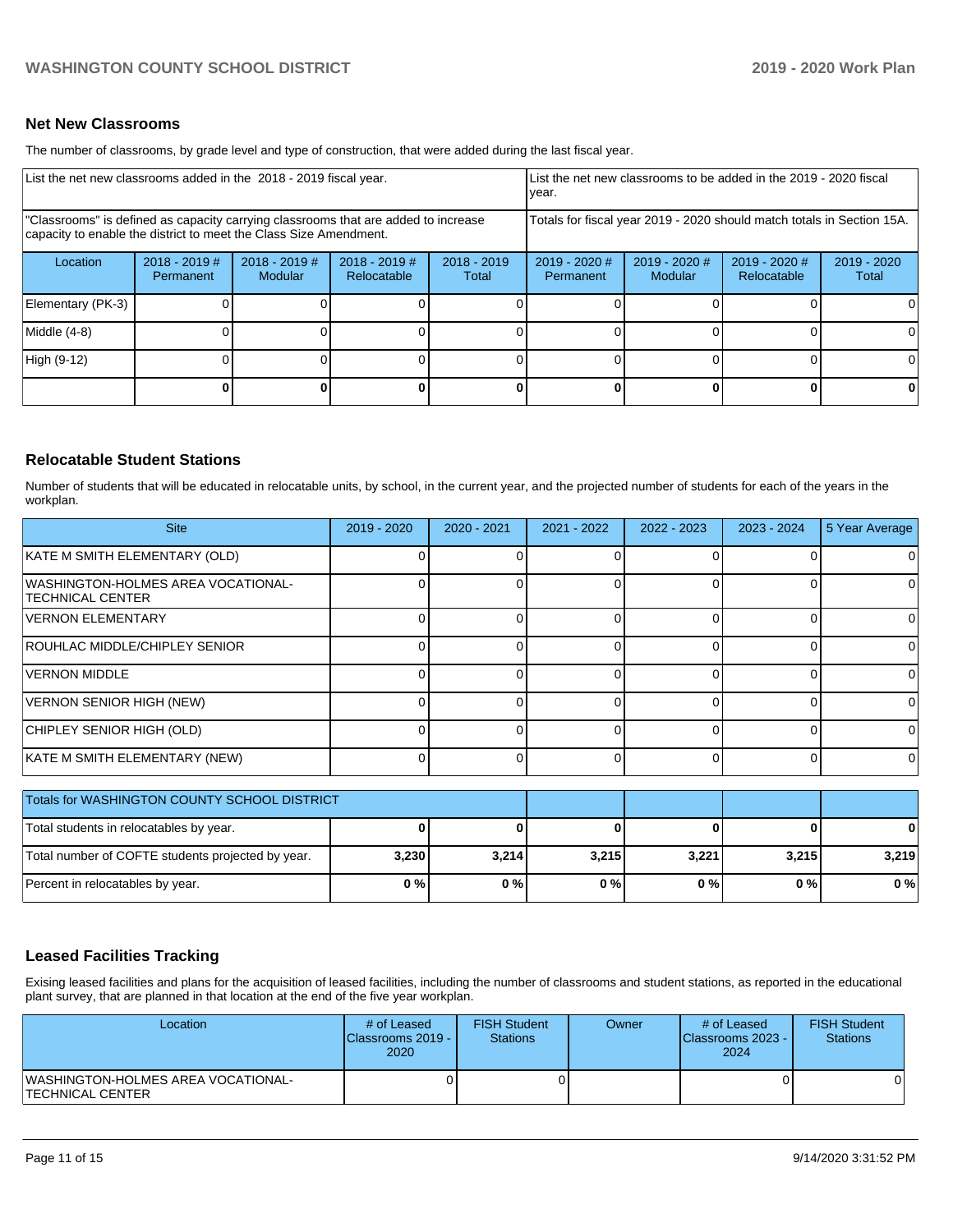| <b>VERNON ELEMENTARY</b>      |  |  |  |
|-------------------------------|--|--|--|
| VERNON MIDDLE                 |  |  |  |
| VERNON SENIOR HIGH (NEW)      |  |  |  |
| CHIPLEY SENIOR HIGH (OLD)     |  |  |  |
| KATE M SMITH ELEMENTARY (NEW) |  |  |  |
| KATE M SMITH ELEMENTARY (OLD) |  |  |  |
| ROUHLAC MIDDLE/CHIPLEY SENIOR |  |  |  |
|                               |  |  |  |

## **Failed Standard Relocatable Tracking**

Relocatable units currently reported by school, from FISH, and the number of relocatable units identified as 'Failed Standards'.

Nothing reported for this section.

## **Planning**

#### **Class Size Reduction Planning**

**Plans approved by the school board that reduce the need for permanent student stations such as acceptable school capacity levels, redistricting, busing, year-round schools, charter schools, magnet schools, public-private partnerships, multitrack scheduling, grade level organization, block scheduling, or other alternatives.**

Class size reduction is being met through scheduling and adhering to acceptable school capacity levels.

## **School Closure Planning**

**Plans for the closure of any school, including plans for disposition of the facility or usage of facility space, and anticipated revenues.** 

No school closures are anticipated in the district in the next five years.

## **Long Range Planning**

## **Ten-Year Maintenance**

District projects and locations regarding the projected need for major renovation, repair, and maintenance projects within the district in years 6-10 beyond the projects plans detailed in the five years covered by the work plan.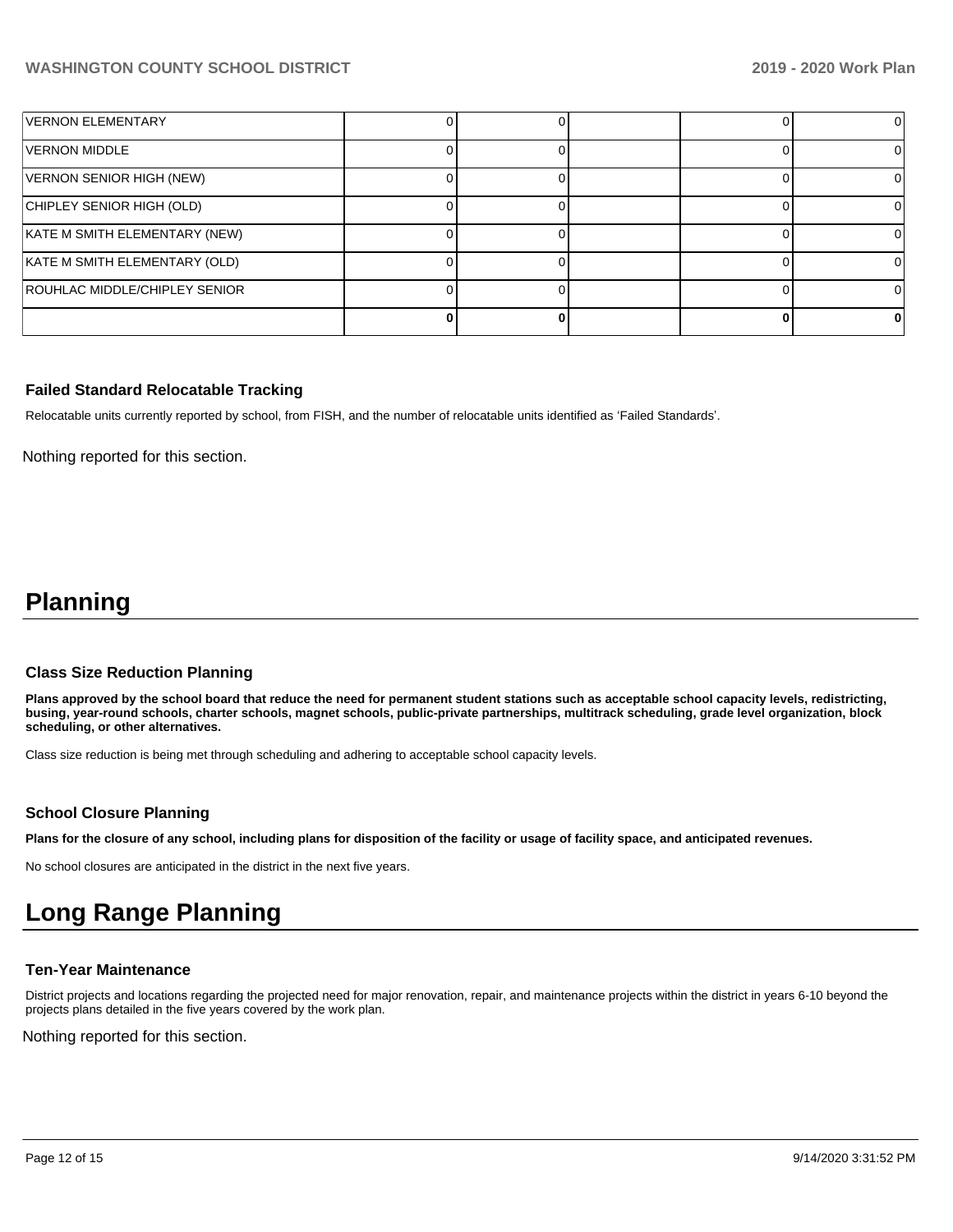## **Ten-Year Capacity**

Schedule of capital outlay projects projected to ensure the availability of satisfactory student stations for the projected student enrollment in K-12 programs for the future 5 years beyond the 5-year district facilities work program.

Nothing reported for this section.

#### **Ten-Year Planned Utilization**

Schedule of planned capital outlay projects identifying the standard grade groupings, capacities, and planned utilization rates of future educational facilities of the district for both permanent and relocatable facilities.

| Grade Level Projections         | <b>FISH</b><br><b>Student</b><br><b>Stations</b> | <b>Actual 2018 -</b><br><b>2019 FISH</b><br>Capacity | Actual<br>$2018 -$<br>2019<br><b>COFTE</b> | Actual 2018 - 2019<br><b>Utilization</b> | Actual 2019 - 2020 / 2028 - 2029 new<br>Student Capacity to be added/removed | Projected 2028<br>2029 COFTE | Projected 2028 -<br>2029 Utilization |
|---------------------------------|--------------------------------------------------|------------------------------------------------------|--------------------------------------------|------------------------------------------|------------------------------------------------------------------------------|------------------------------|--------------------------------------|
| Elementary - District<br>Totals | 1,871                                            | 1,871                                                | ,488.90                                    | 79.58 %                                  |                                                                              |                              | 0.00 %                               |
| Middle - District Totals        | 2.060                                            | 1,853                                                | .304.79                                    | 70.43 %                                  |                                                                              |                              | 0.00%                                |
| High - District Totals          | 564                                              | 423                                                  | 332.68                                     | 78.72 %                                  |                                                                              |                              | 0.00 %                               |
| Other - ESE, etc                | 840                                              | 879                                                  | 68.98                                      | 7.85 %                                   |                                                                              |                              | 0.00%                                |
|                                 | 5,335                                            | 5,026                                                | 3,195.35                                   | 63.58 %                                  |                                                                              |                              | 0.00%                                |

**Combination schools are included with the middle schools for student stations, capacity, COFTE and utilization purposes because these facilities all have a 90% utilization factor. Use this space to explain or define the grade groupings for combination schools.** 

No comments to report.

#### **Ten-Year Infrastructure Planning**

**Proposed Location of Planned New, Remodeled, or New Additions to Facilities in 06 thru 10 out years (Section 28).**

Nothing reported for this section.

Plans for closure of any school, including plans for disposition of the facility or usage of facility space, and anticipated revenues in the 06 thru 10 out **years (Section 29).**

Nothing reported for this section.

## **Twenty-Year Maintenance**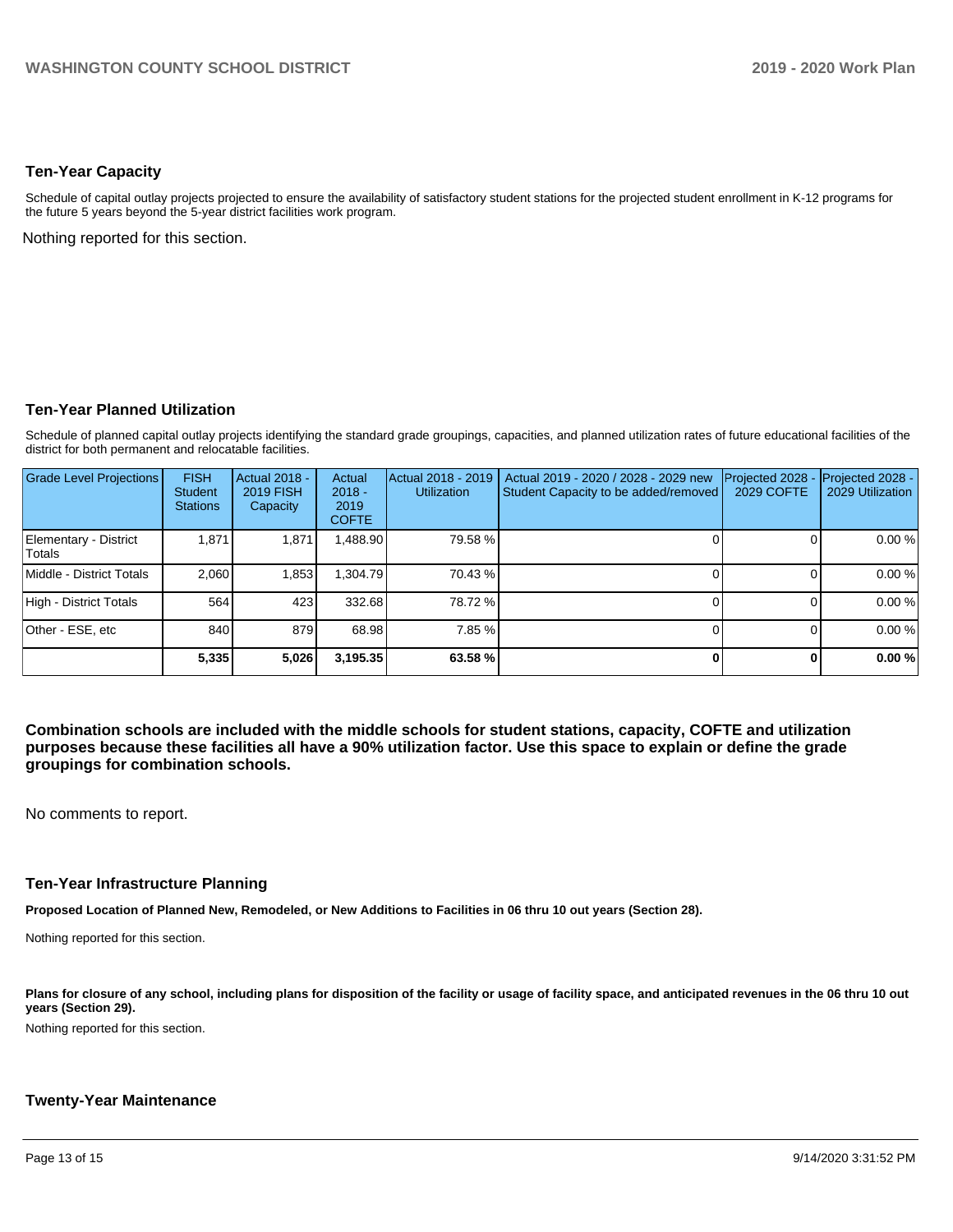District projects and locations regarding the projected need for major renovation, repair, and maintenance projects within the district in years 11-20 beyond the projects plans detailed in the five years covered by the work plan.

Nothing reported for this section.

#### **Twenty-Year Capacity**

Schedule of capital outlay projects projected to ensure the availability of satisfactory student stations for the projected student enrollment in K-12 programs for the future 11-20 years beyond the 5-year district facilities work program.

Nothing reported for this section.

## **Twenty-Year Planned Utilization**

Schedule of planned capital outlay projects identifying the standard grade groupings, capacities, and planned utilization rates of future educational facilities of the district for both permanent and relocatable facilities.

| <b>Grade Level Projections</b>  | <b>FISH</b><br><b>Student</b><br><b>Stations</b> | Actual 2018 -<br><b>2019 FISH</b><br>Capacity | Actual<br>$2018 -$<br>2019<br><b>COFTE</b> | Actual 2018 - 2019<br><b>Utilization</b> | Actual 2019 - 2020 / 2038 - 2039 new<br>Student Capacity to be added/removed | Projected 2038<br><b>2039 COFTE</b> | Projected 2038 -<br>2039 Utilization |
|---------------------------------|--------------------------------------------------|-----------------------------------------------|--------------------------------------------|------------------------------------------|------------------------------------------------------------------------------|-------------------------------------|--------------------------------------|
| Elementary - District<br>Totals | 1.871                                            | 1,871                                         | ,488.90                                    | 79.58 %                                  |                                                                              |                                     | 0.00%                                |
| Middle - District Totals        | 2.060                                            | 1,853                                         | .304.79                                    | 70.43 %                                  |                                                                              |                                     | 0.00%                                |
| High - District Totals          | 564                                              | 423                                           | 332.68                                     | 78.72 %                                  |                                                                              |                                     | 0.00%                                |
| Other - ESE, etc                | 840                                              | 879                                           | 68.98                                      | 7.85 %                                   |                                                                              |                                     | 0.00%                                |
|                                 | 5,335                                            | 5,026                                         | 3,195.35                                   | 63.58 %                                  |                                                                              |                                     | 0.00%                                |

**Combination schools are included with the middle schools for student stations, capacity, COFTE and utilization purposes because these facilities all have a 90% utilization factor. Use this space to explain or define the grade groupings for combination schools.** 

No comments to report.

**Twenty-Year Infrastructure Planning**